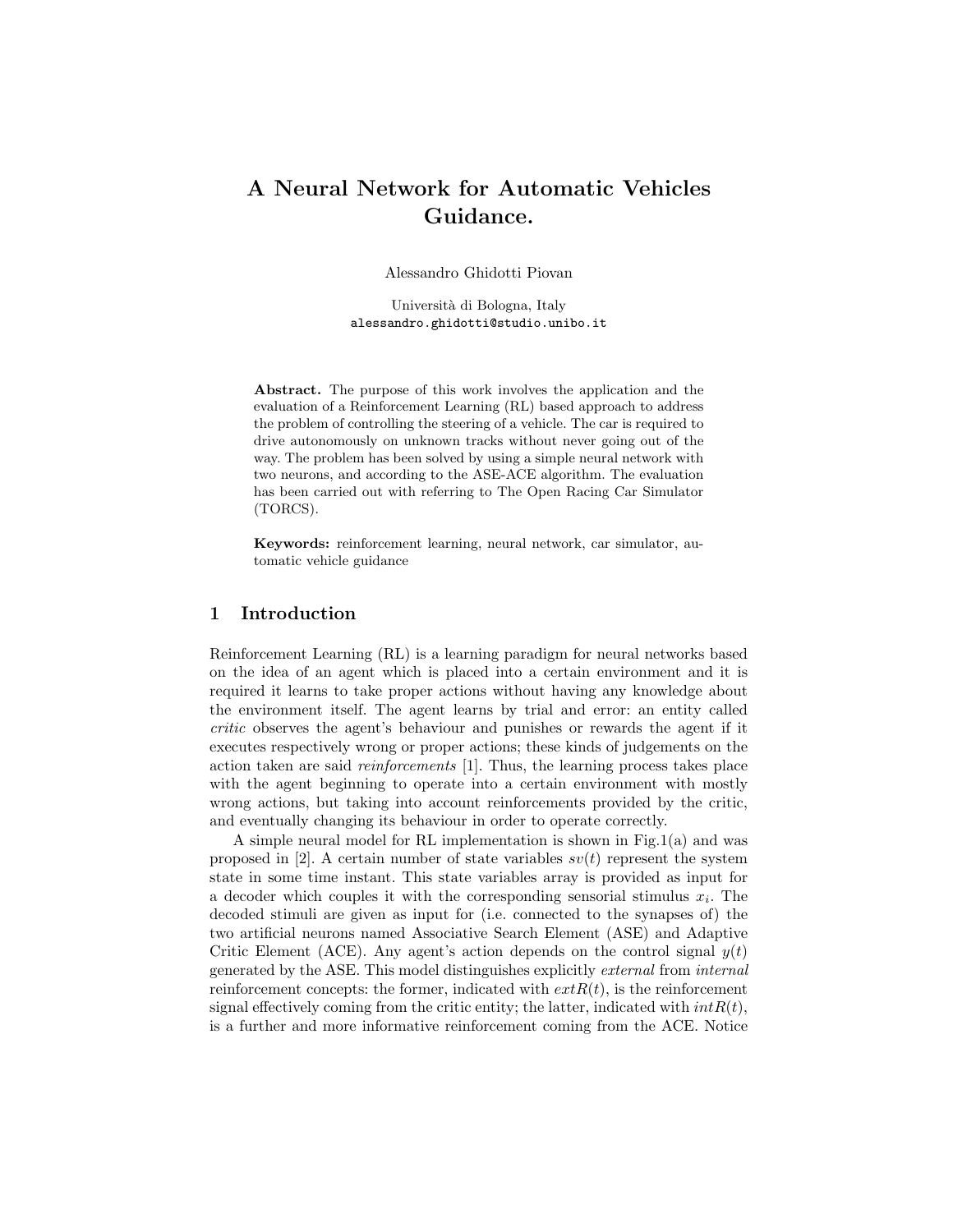that this model is based only on punishments: the critic never rewards the agent. As the agent's neural network learns the proper behaviour, more and more wrong actions decrease, and the learning curve's convergence slows down; this happens because failures grow away more and more from the taken decision over time. Therefore, the ACE's role is to predict whether there will be a failure as a result of an action taken in a certain agent-environment context, not providing to the ASE a "boolean" reinforcement signal, but a finer-graned one which represents the failure probability in that state. The probability is calculated according to the  $extR(t)$  value (and some other parameters too [2]), which on the contrary here is a boolean one. The more the state "dangerous" is, the lower the  $intR(t)$ value is, and vice versa. Thus, the ASE associates a sensorial stimulus with a control action, and the ACE associates a sensorial stimulus with a failure probability. Finally, ASE-ACE model is really simple to implement and suitable for the automatic vehicles guidance problem too.

Experiments and evaluations have been carried out by using The Open Racing Car Simulator (TORCS) [3]. With respect to this development environment, the system entity shown in Fig.1(a) is the so said *robot*, that is the vehicle chosen for the race.



Fig. 1. (a) ASE-ACE Neural model. (b) Proximity Sensors model

## 2 ASE-ACE Applied to the Automatic Vehicles Guidance

#### 2.1 The Problem Model

It's required to provide an intelligent controller for the steering actuator of a vehicle, in such a way that it is able to drive autonomously on any track within a certain category (i.e., road, dirt, snow, etc.). The problem has been modelled in a very simple way which can be schematized as follows:

– The car speed depends on an auxiliary control system, here modeled as a black-box on which it is not actually possible to act or get information.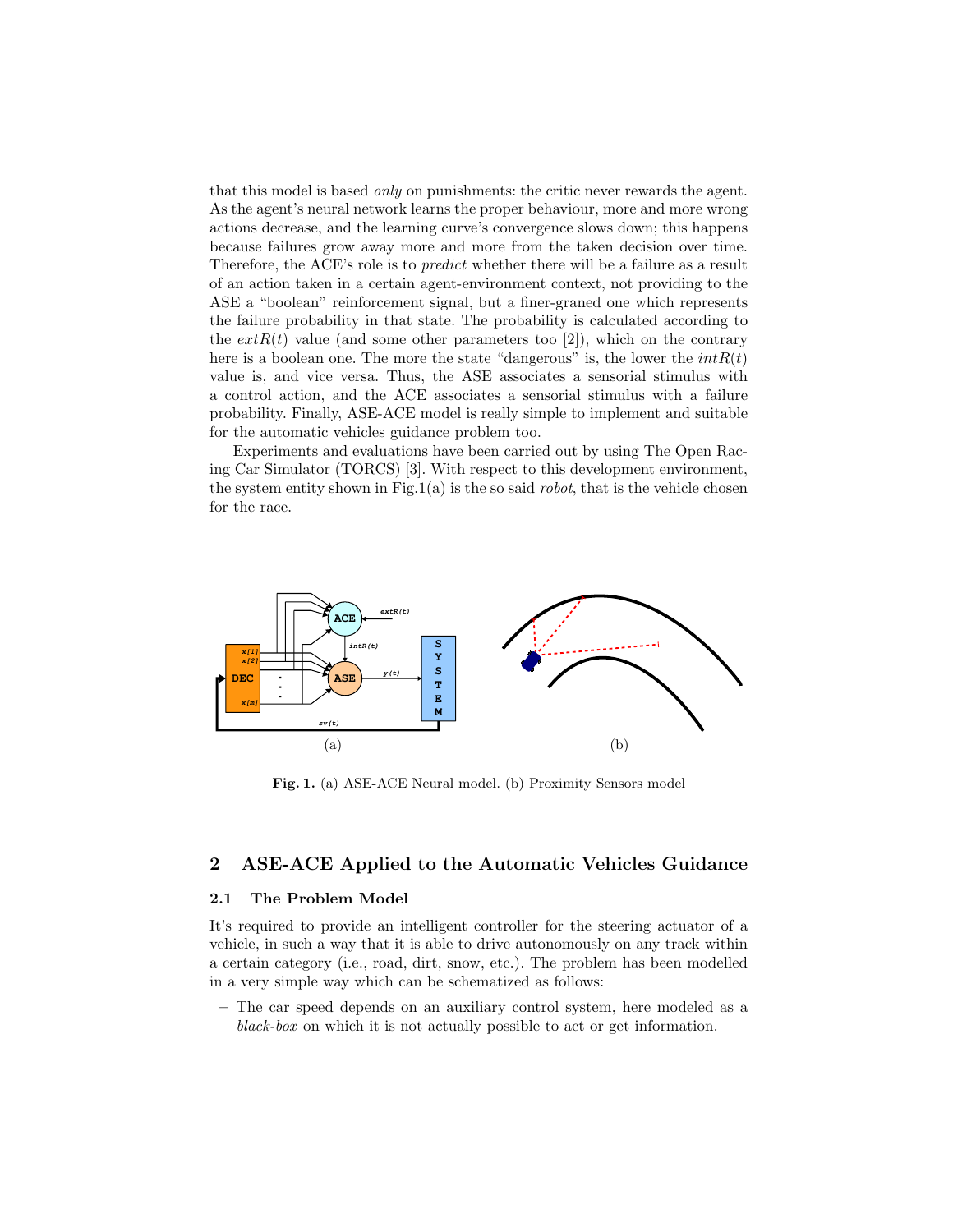- A set of proximity sensors (i.e. laser range-finders) are installed on the vehicle and each of them provides the distance from the sensor itself and the nearest track boundary into its range [5].
- The steering control output is given by a real value in the range  $[-1, 1]$ ; positive values produce a steering left rotation, a right rotation the negative ones.
- The steering control system does not have any kind of knowledge on the surrounding environment or the physical laws that regulate the car motion.

The aforesaid elements lead to the exclusion of learning paradigms based on training-set or needing a knowledge-base, since the only information available according to the model are the proximity sensors output signals. Therefore, a suitable approach for this problem can be the RL paradigm, just because it does not need other information than the signals coming from the proximity sensors to perform both the training and validation phases.

#### 2.2 Sensors and State Decoding

Since the tracks can have an infinite number of different geometrical characteristics, the choice on the proximity sensors number and their orientation, range, and resolution must be chosen here in an experimental way. The simple and quite good configuration used in this work uses only three sensors as shown in Fig.1(b): the front sensor is oriented as the major axis of the car, while the side ones have an orientation of respectively  $\pm 45^{\circ}$  relative to the major axis of the car. The range of the front sensor is up to 100mt and that of the side sensors is up to 50mt. Notice that range and decoding resolution are key parameters since the algorithm complexity is proportional to the number of possible states (i.e. sensorial stimuli) decoded from the sensors input.

Two non-linear staircase quantization function for the sensors signals were used, each of them with 5 thresholds: the former with "large" thresholds for the front sensor, the latter with an higher resolution for the side sensors. The rationale is the most the car is in the middle of the track and far away from a turn, the least the state should change; if the car reaches a curve or starts getting close to the track boundary, the state should quickly change to allow to the control system to quickly carry out the proper control action.

#### 2.3 Neural Network Output Function

According to the originally proposed model, ASE used the following non linear output function to generate the control action.

$$
y(t) = f\left[\sum_{i=1}^{n} w_i(t) + noise(t)\right]
$$
 (1)

where  $f(x) = sign(x)$ . The aforesaid output function is not suitable to the considered problem because it produces fast commands for the robot steering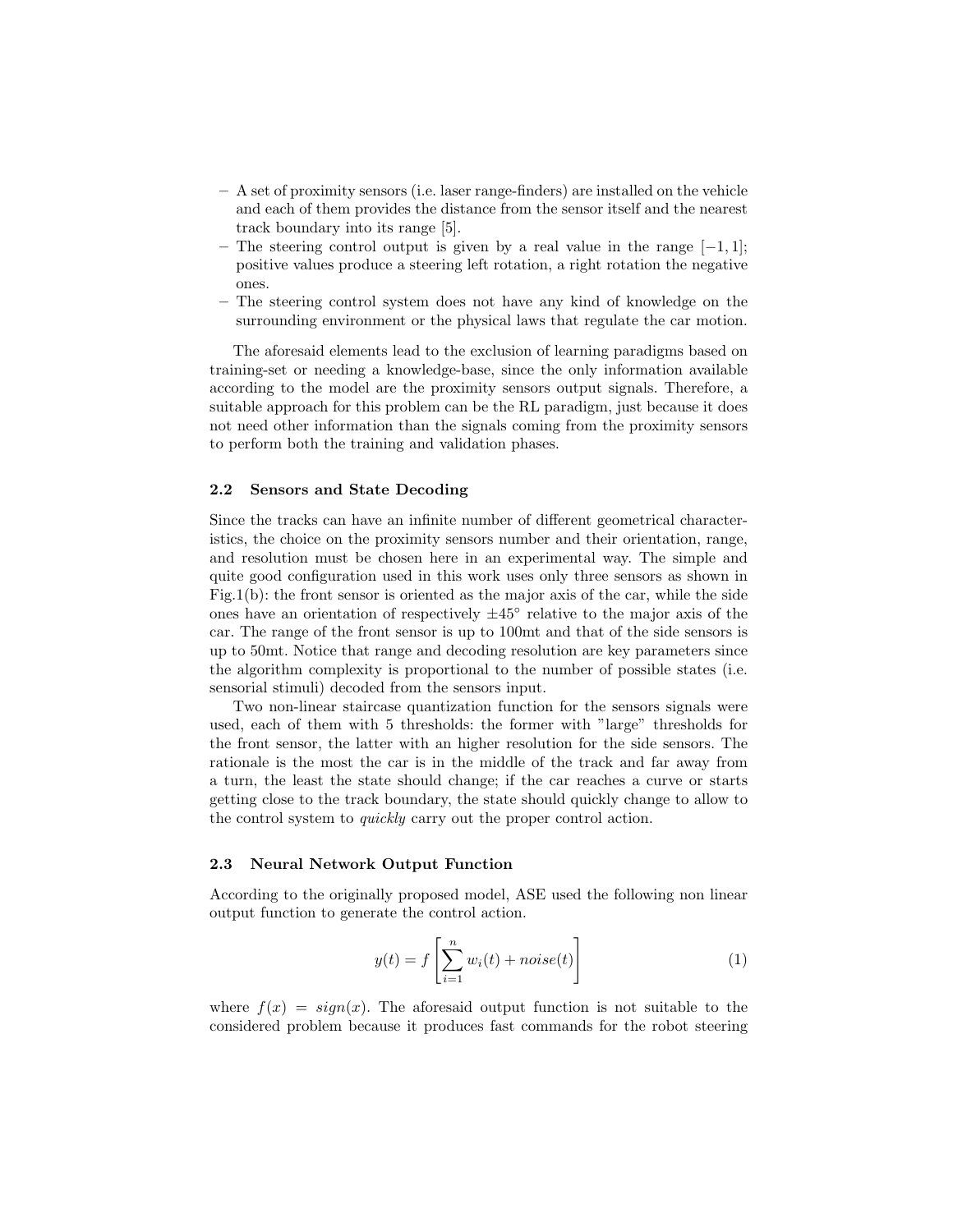actuator which correspond to its limit points. This results in a very nervous "driving style", and the car motion assumes a continuous oscillatory trend even on straight sections of the track. Furthermore, because of the acceleration directly handled by the said "black-box", this kind of steering style causes frequent car spinning, especially outgoing from fast curves. For the vehicle guidance problem this output function must be replaced with some kind of "smoother" one. The function chosen here is a sigmoidal function, obtained vertically shifting a zero-mean gaussian cdf with  $\sigma_{out}^2$  variance, as shown in Fig.2(a). This choice has



Fig. 2. (a) Output function with  $\sigma_{out}^2 = 0.5$ . (b) Learning curve obtained after nearly 100 iterations, each of three laps.

been tested experimentally and it completely eliminated the spinning situations and reduced a lot the vehicle oscillatory trend due to the control noise. Definitely, a set of parameters for the ASE-ACE algorithm which work well in this case are:  $\alpha = 10, \beta = 0.5, \gamma = 0.9, \delta = 0.95, \lambda = 0.8, \sigma_{out} = 0.5, \sigma_{noise} = 0.001;$ the decoder thresholds are: 4, 6, 8, 12, 16mt and 4, 6, 7, 10, 12mt. The aforesaid parameters are defined as follows:

- $-\alpha$  and  $\beta$  are positive constants which determine the rate of change of the weights associated with the input pathways for the ASE and the ACE respectively;
- $-0 \leq \delta < 1$  and  $0 \leq \lambda < 1$  are constants which take part in the computation of the eligibility traces decay rate for the ASE and the ACE respectively;
- $-0 < \gamma \leq 1$  is a constant which provides for eventual predictions decay in absence of external reinforcement during the internal reinforcement calculation.

Such parameters have slightly different values if compared with the originally ones used by the authors for the pole-balancing experiment [2], except for the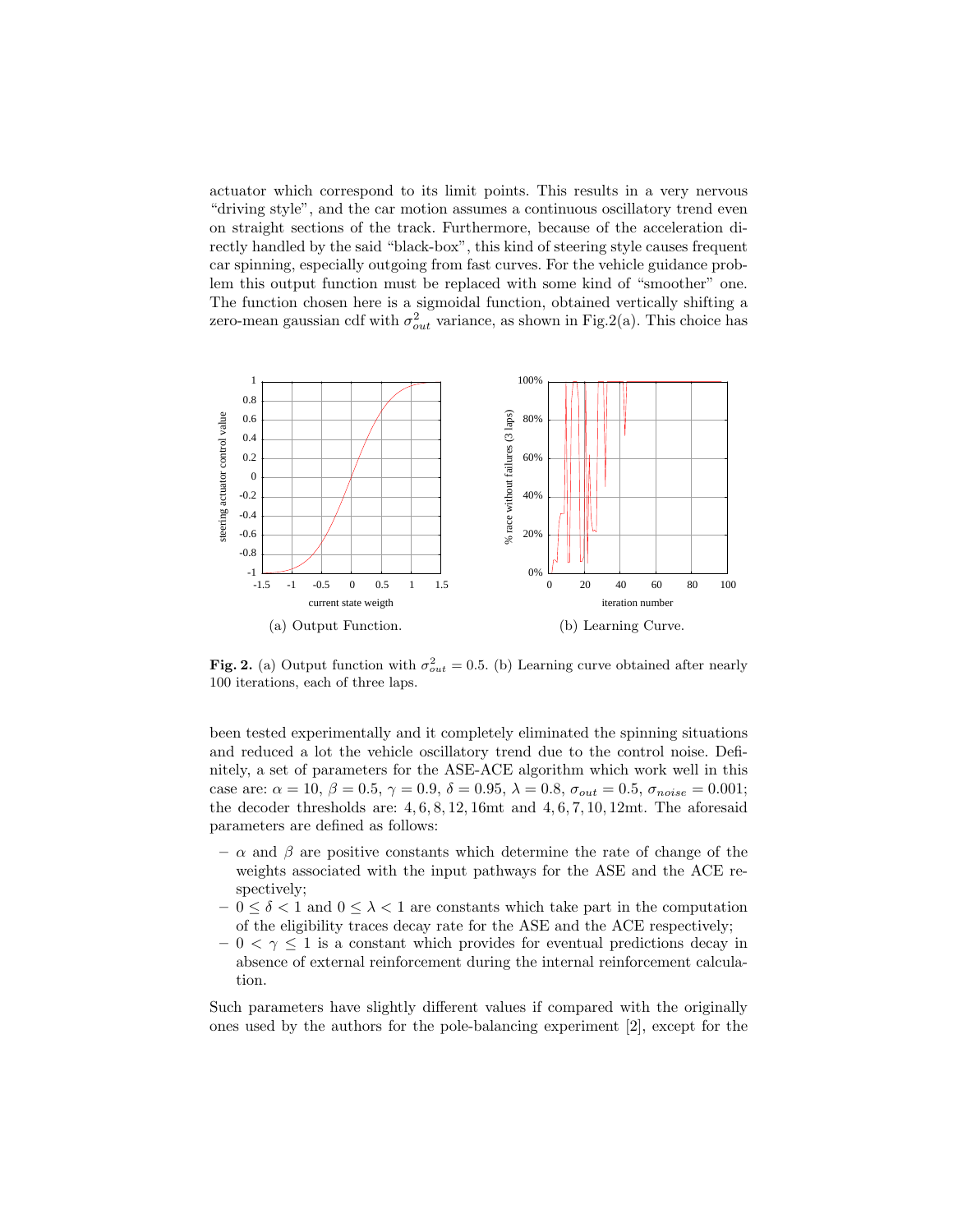so-said *learning rate*  $(\alpha)$ . In fact, in this steering control application the number of useful time steps to carry out a trajectory correction should be considerably more than the pole-balancing case, and therefore it's reasonable to choose a lower learning rate.

## 3 Results and Conclusions

The evaluation of the neural network has been carried out in two phases. Firstly a learning phase in which a totally untrained vehicle starts driving on a set of "easy" learning tracks. Then, a validation phase where the trained vehicle tries driving on a set of unknown tracks. The tracks chosen for the first phase have many different track angles and widths. Cyclically running all the learning tracks, the neural network learns quite well how to control the steering actuator of the vehicle, with respect to the different possible curves properties of a generic track. Each iteration refers to the attempt to perform three complete track's laps. Performing more than one lap leads to speed up the learning curve because the car always begins a race with a standing start from the middle of the track. If the first lap is successfully completed, the car can pass over the start line with very different speed and position. Therefore, after having completed the first lap, the car often goes out of the way at the beginning of the second one. The learning curve obtained during this phase is shown in Fig.2(b), and proofs the learning phase was really fast through this approach, nearly 80 iterations. As shown by the simulation results for the ASE-ACE application to the cart-pole balancing problem [2], after nearly 100 iterations the neural network was able to keep the pole balanced for over 500.000 time-steps (i.e. approximately 2.8 hours of simulated real time), which indicated the learning process completion. Therefore, it is possible to state that the obtained performances are substantially consistent with the authors' experiment ones.

An interesting point is that the learnt driving style favours a central track position on in the width sense. This behaviour is due to the side proximity sensors orientation with respect to the major axis of the car and their range: if the range is smaller, the neural network's state should remain the same within a certain distance from the middle track line. If the side sensors' orientation relative angle is smaller, the vehicle tends to carry out some kind of more sporting trajectories, but with some difficulties on sharp curves; on the contrary, if said angle is greater the vehicle still tends to follow the middle track line, but carrying out forceful steering where it is useless too. A better driving style could be obtained by using seven proximity sensors, where the side ones are oriented with a 30◦ step from the central one [4, 5]. In this case, however, the learning curve convergence speed should be lower because of the much greater number of states of the neural network. After the learning phase, the evaluations on the validation tracks were really good: the vehicle never went out of the way and you could see a slight improvement of lap times too, as long as it converges to a substantially constant time. This improvement of the lap times depends on the track chosen,